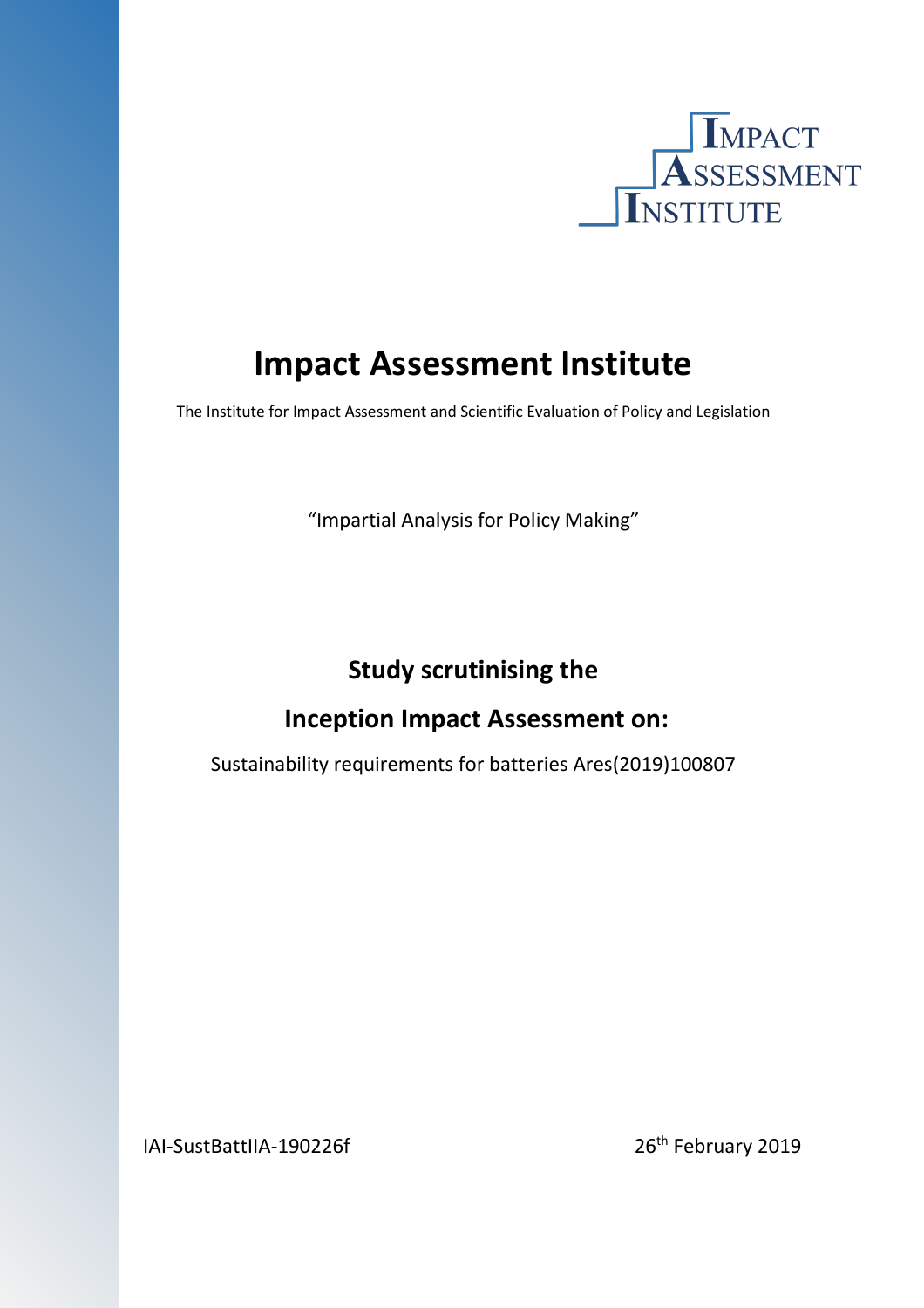## Main Findings

The Impact Assessment Institute has scrutinised the European Commission Inception Impact Assessment on Sustainable batteries. The following are the main findings:

- The IIA mostly presents a relevant background and an open field for assessment of a potential future initiative.
- The stated objectives are not fully consistent within themselves and with the Strategic Action Plan on batteries and require clarification in order to proceed coherently with further assessment.
- There is also a lack of clarity on the definition of sustainability in this context and the parameters to be used to measuring it, requiring further investigation and explicit clarification to stakeholders.
- Some data and analysis are quoted without reference to source or evidence.
- A clear preference for an initiative on the basis of an Ecodesign or Energy labelling Regulation is presented, which is a premature selection of the preferred option. Clarification of the objectives and full analysis of the options is required before selecting the type of initiative.

In summary, whilst the IIA is mostly neutral in its presentation of the subject matter, the preselection ofthe type of initiative is not correct atthis early stage in the process before assessment has been performed.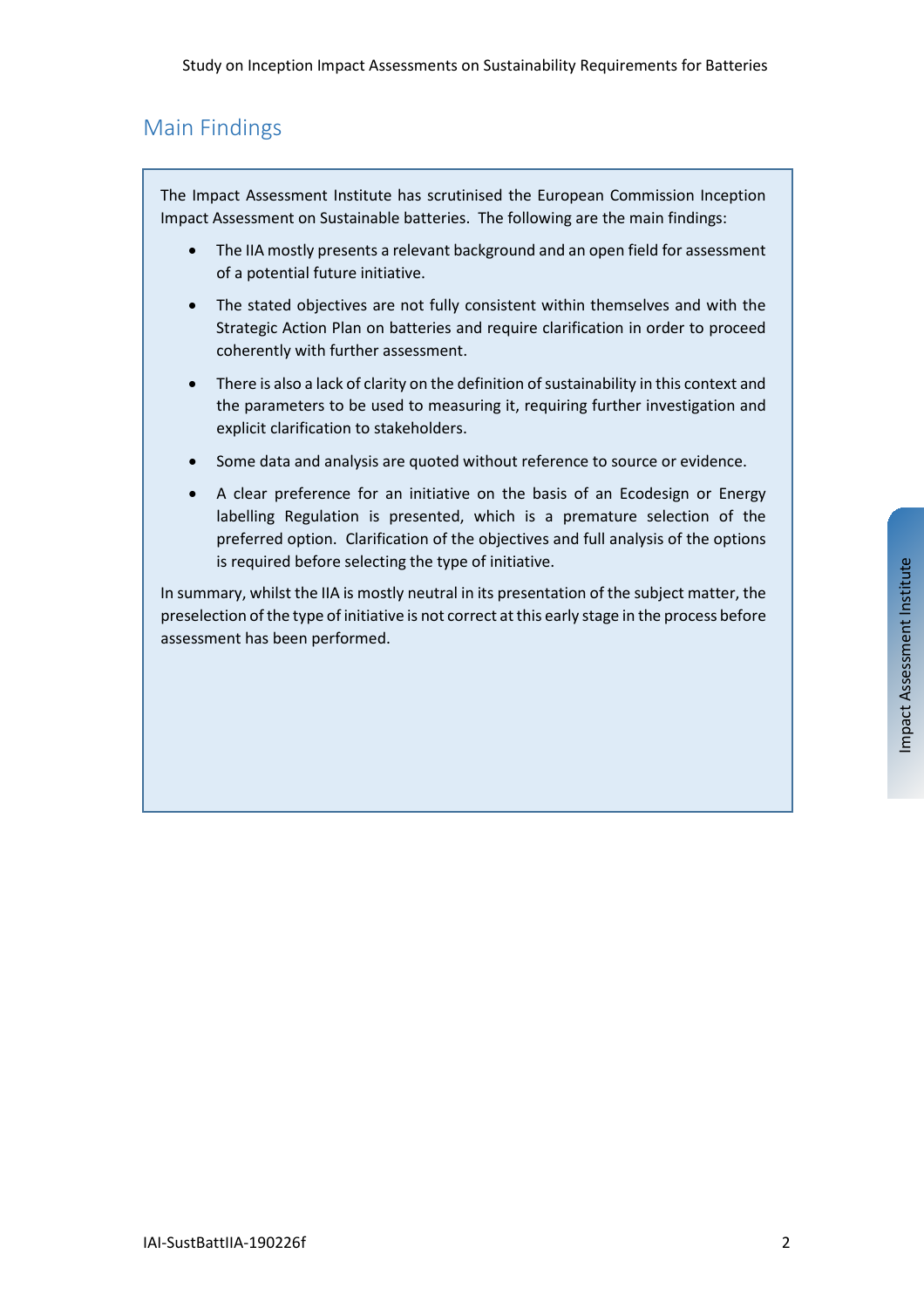### Visualisation

The following table provides a visual overview of the results of this report for each element of the evidence presented in the Impact Assessment, using an assessment from 1 to 7 to indicate the level of confidence  $(1 =$  highest,  $7 =$  lowest confidence level).

| Element         | Assessment level & description<br>(17) |                                                                | <b>Notes</b>                                                                                                                                                                                         |  |  |
|-----------------|----------------------------------------|----------------------------------------------------------------|------------------------------------------------------------------------------------------------------------------------------------------------------------------------------------------------------|--|--|
| Rhetoric        | $\overline{2}$                         | Minor questions identified<br>on analysis and/or<br>evidence   | The outline to the IIA is generally neutral.                                                                                                                                                         |  |  |
| Assumptions     | 4                                      | Concerns identified with<br>analysis and/or evidence           | Assertions on the most appropriate type of<br>instrument are made without evidence or<br>supporting arguments. Objectives require<br>clarification.                                                  |  |  |
| Background data | 3                                      | Several questions<br>identified on analysis<br>and/or evidence | In some cases data is referred to or implied<br>without reference or explanation.                                                                                                                    |  |  |
| Analysis        | 3                                      | Several questions<br>identified on analysis<br>and/or evidence | Analysis of impacts includes some<br>assertions that are not substantiated by<br>evidence.                                                                                                           |  |  |
| Results         | 4                                      | Concerns identified with                                       | The outcome of the IIA is in some ways<br>appropriately neutral, referring to the<br>future assessment, but some of the text                                                                         |  |  |
| Conclusion      |                                        | analysis and/or evidence                                       | indicates that premature results and<br>conclusions have been drawn. There is a<br>stated preference for one type of<br>instrument, that should preferably be<br>decided only after full assessment. |  |  |

#### Key to assessment levels

| $\mathbf 1$                                |                                                                       | 3                                                                       |                                                                  | 5                                                                               | 6                                                                           |                                               |
|--------------------------------------------|-----------------------------------------------------------------------|-------------------------------------------------------------------------|------------------------------------------------------------------|---------------------------------------------------------------------------------|-----------------------------------------------------------------------------|-----------------------------------------------|
| Correct<br>analysis,<br>fully<br>evidenced | Minor<br>questions<br>identified<br>on analysis<br>and/or<br>evidence | Several<br>questions<br>identified<br>on analysis<br>and/or<br>evidence | Concerns<br>identified<br>with<br>analysis<br>and/or<br>evidence | Substantial<br>concerns<br>identified<br>with<br>analysis<br>and/or<br>evidence | Serious<br>concerns<br>identified<br>with<br>analysis<br>and/or<br>evidence | Incorrect<br>analysis /<br>evidence<br>absent |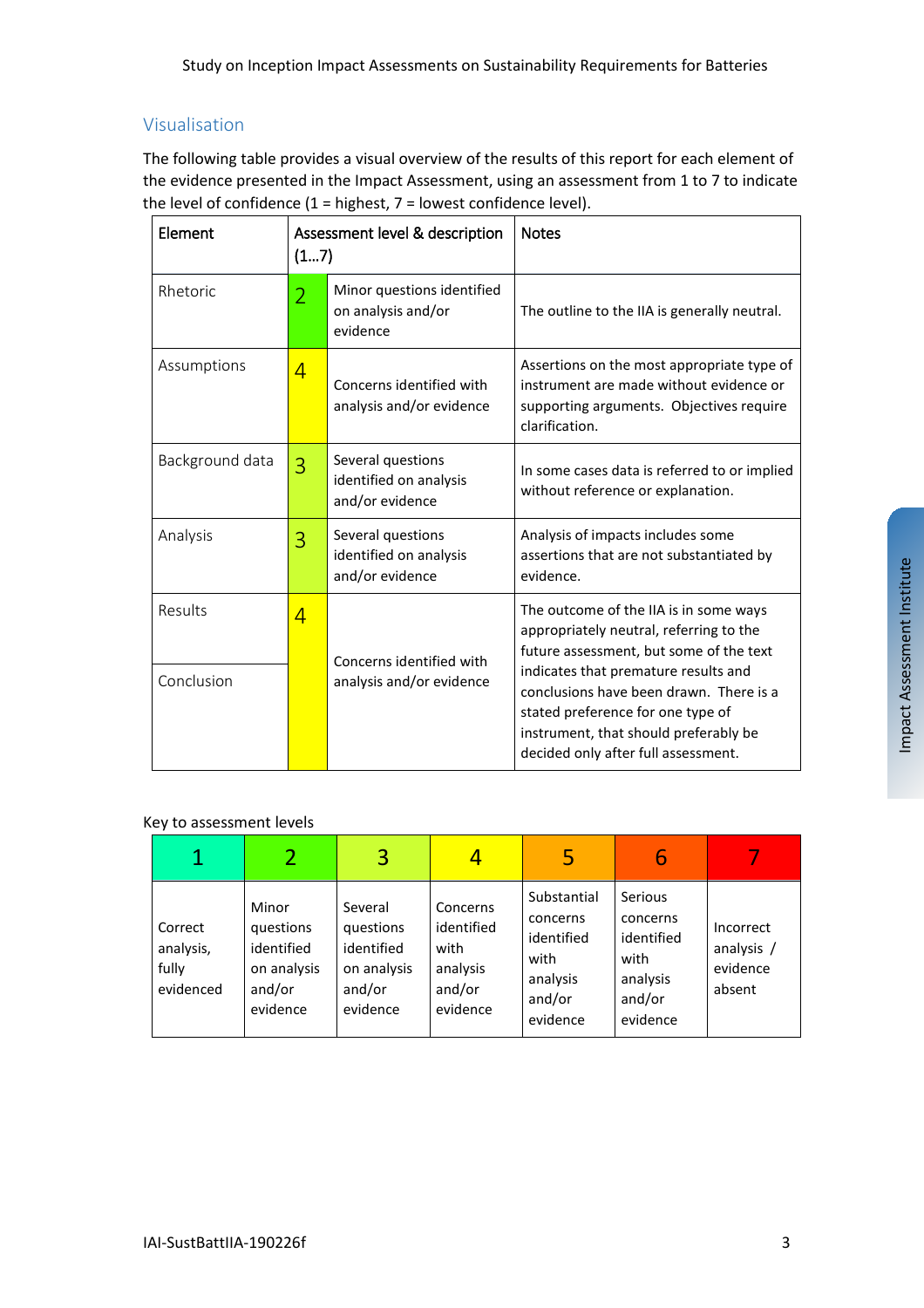#### 1. Introduction and General Comments

This study scrutinises the European Commission Inception Impact Assessment (IIA) on Sustainability requirements for batteries, published on  $9<sup>th</sup>$  January 2019. This IIA is written in the context of the September 2017 New Industrial Policy Strategy, the activities of the European Battery Alliance launched in October 2017 and the May 2018 Strategic Action Plan for Batteries.

Our scrutiny focuses narrowly on the sustainability issues detailed in the IIA within this existing strategic context. However we also scrutinise the content and assumptions of the above mentioned broader initiatives wherever directly relevant to the content of this IIA.

## 2. Section A. Context, Problem Definition and Subsidiarity Check

The description of the context provides the necessary background and in particular the justification for the initiative on sustainability requirements deriving from the Strategic Action Plan.

The "Problem" section provides a brief and mostly well-referenced explanation of the projected increasing demand and therefore the increasing importance of this market. The exception is the reference to the number of "gigafactories" needed to meet the demand, which is not referenced nor is its relevance explained.

The explanation on dependence of raw materials contains a number of statements on their sourcing and the resulting implications, but no references to data and evidence. Although the assertions may be expected to be well-known, the reader of this IIA should be provided with sufficient information to review and scrutinise the information provided.

The justification for action at EU level instead of nationally is briefly but coherently stated. The text continues with a discussion of the relevance of the Ecodesign Directive, Energy Labelling Regulation and Batteries Directive to the types of batteries in the scope of this initative. It concludes that "Arguably, these are more appropriately addressed by the eco-design framework." This assertion is not supported by arguments, evidence or references and is prematurely placed in the introductory section.

The legal basis is appropriately left open according to the type of measure that will eventually be decided based on the analysis for the final Impact Assessment.

### 3. Section B. Objectives and Policy options

The objectives require clarification. The objective of this (sustainability) initiative is quoted to be "to foster the production and placing on the EU market of high performing, safe, sustainable and durable (i.e. long-lasting) battery cells and battery packs/modules, produced with the lowest environmental footprint possible in a way that is cost-effective". The relevance of each of these parameters can be assessed:

1. High-performing: this is one of the objectives of the Action Plan, in which it is however quoted as a parameter separate from sustainability. The text of this section of the IIA states "Better performing and more durable batteries reduce the overall environmental impact of electric vehicles and energy storage solutions and can increase vehicle autonomy". No evidence for this is presented. As a potentially confounding example,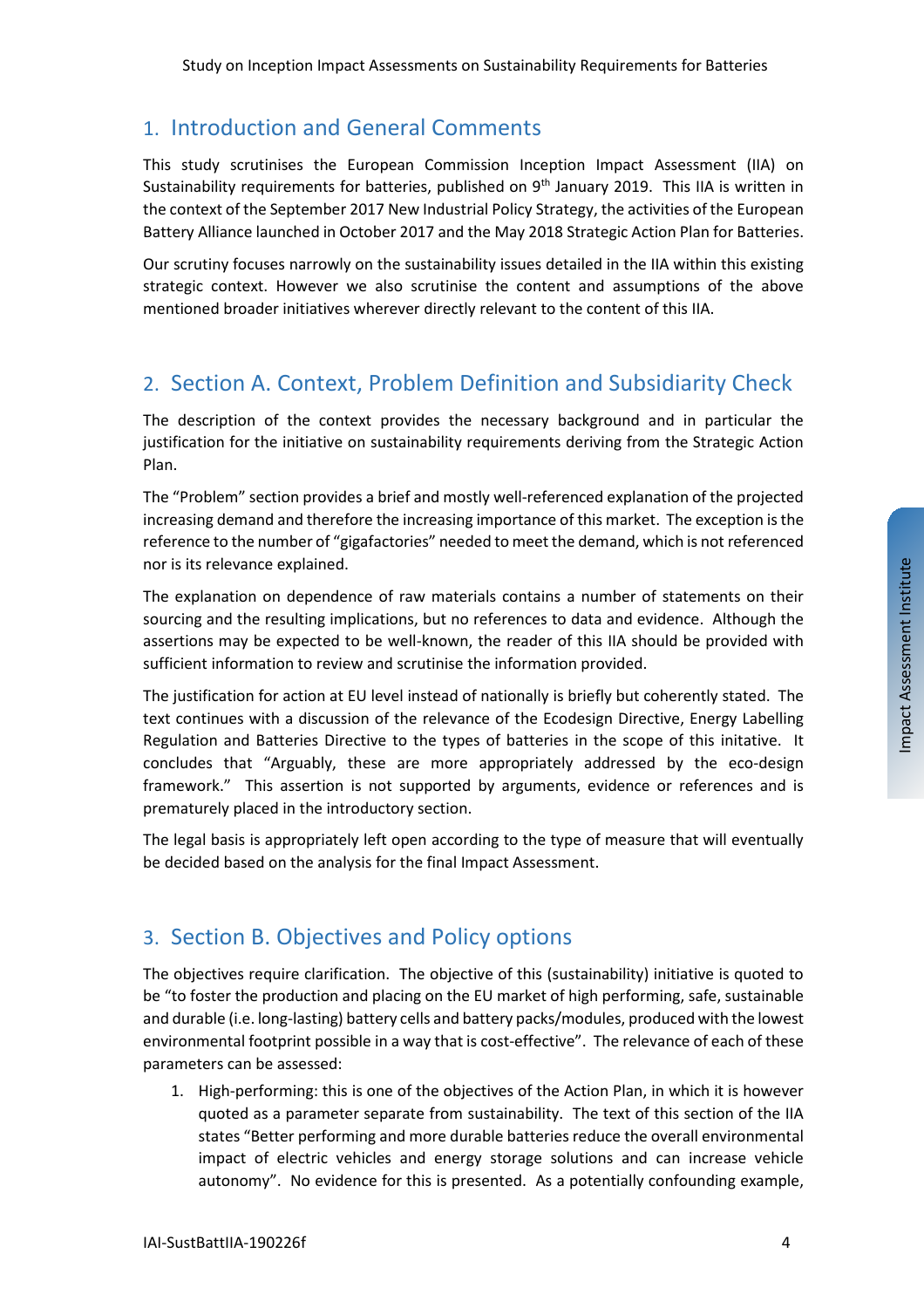the materials and processes required to build higher-performance and more durable batteries may actually increase the environmental impact, depending on the specific technical parameters. The performance of batteries has not been shown to be a parameter that is coherent with sustainability.

- 2. Safe: in the Action Plan, safe is quoted as a separate criterion from sustainable, using the terms in this order "safe and sustainable". Its inclusion in an initiative on sustainability therefore requires explicit evidence and arguments to confirm the intention.
- 3. Sustainable: this is by definition the legitimate subject of the initiative. In the Action Plan it is "notably" referred to in the context of the Circular Economy, indicating an interpretation of its scope.
- 4. Durable: this is not mentioned in the Action Plan. The point relevant to durability in item (1) above indicates that durability may not be coherent with sustainability.
- 5. Lowest environmental footprint: since environmental footprint can be expected to increase with the level of industrial activity, all other factors being equal, reducing footprint would by its nature limit the growth of industry, in contradiction to an objective of the Action Plan. Therefore for this metric to be relevant, its parameters need to be defined. For example, using lowest footprint per unit output would avoid this contradiction.
- 6. Cost effective: if this is used as a criterion for sustainability requirements, its parameters and boundary conditions require clear definition.

The objectives of the sustainability initiative as quoted in the IIA appear to coincide with all the main objectives of the Action Plan. As explained above, these are not all fully coherent in the context of sustainability.

If sustainability is to be defined according to its three core elements<sup>[1](#page-4-0)</sup> (environmental, social and economic), a case could be made to include all the above parameters. If this is so, the case should be made explicit. If sustainability is more narrowly defined, for example geared towards environmental protection, this should be explicitly stated and the terms fully defined.

In summary, a clear definition of the term "sustainability" and the parameters included within it in the context of batteries should have been stated and is now required from the further assessment to be performed.

The five policy options presented in the IIA provide a broad spectrum of policy paths, which appear to cover all the relevant factors. The text also suggests a number of potential instruments. Appropriately for this stage of the initiative, no conclusions on these points have been written, providing an open basis for decision making based on evidence to be gathered and processed.

## 4. Section C. Preliminary Assessment of Expected Impacts

The introduction to this section makes clear that the impacts are to be determined, signalling that no conclusions are to be drawn at the current early stage. This is consistent and appropriate. The text refers to "abundant literature" on impacts, which should be used to

 $\overline{a}$ 

<span id="page-4-0"></span><sup>&</sup>lt;sup>1</sup> United Nations Sustainable Development Goals "What is sustainable development" <https://www.un.org/sustainabledevelopment/development-agenda/>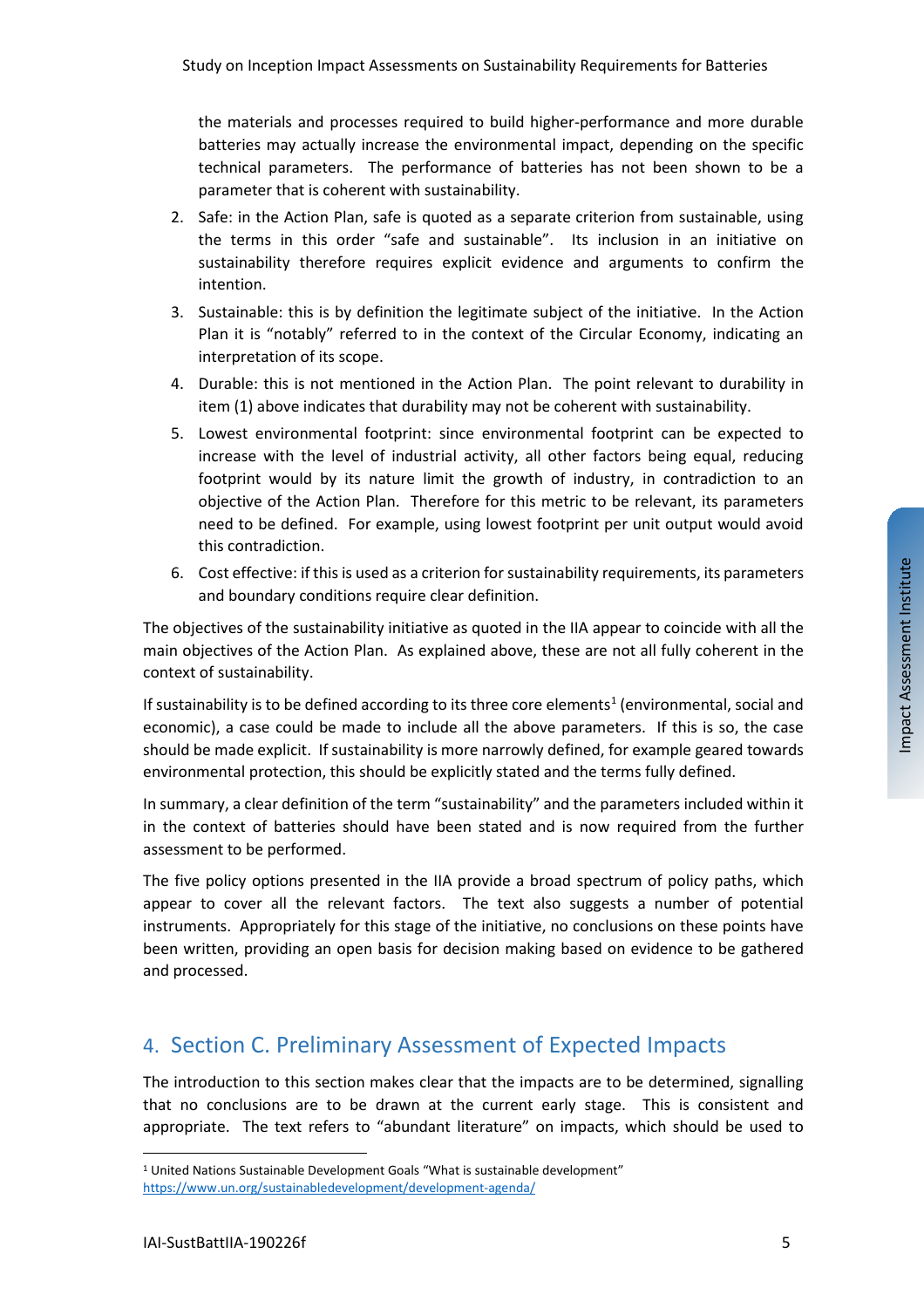contribute to a detailed impact analysis. Further assessment should take into account the potential for significant changes in the technology of battery chemistry, production and other aspects, that could deviate from the existing analysis. This points to the need to consider futureproofing any potential initiative to account for changes in the landscape, technology and other parameters subject to develop over time.

#### 4.1.Likely economic impacts

The text does not explain why "minimum performance and sustainability requirements", if introduced "under the Ecodesign framework Directive", "will aim at achieving minimum lifecycle costs". As indicated in the section above, the selection of "performance" as an objective within this initiative on sustainability has not been justified in the IIA, nor has its meaning been defined. It is not stated whether external costs should be included in the cost calculations. If lifecycle costs are selected as the parameter, this could reduce the assessment of sustainability to a single numerical cost variable. This is a significant implication and requires in-depth investigation and presentation of the evidence before following such a path.

The text states correctly that "these short-term and long-term effects need to be analysed and pondered properly". However this needs to be done within a correct context of the wellfounded and agreed parameters and aims, as also indicated in the previous section.

The remainder of the section identifies further areas for the ongoing assessment.

#### 4.2.Likely social impacts

As stated in the text of this section, it appears reasonable to state that "the introduction of minimum sustainability requirements will have an impact on working conditions in supply chains both inside and outside the EU". However no evidence or reference is given for the statement that a predictable legal framework "is likely to drive employment creation". Such a framework may help enable employment creation, if other factors are favourable, but cannot be assumed to drive it actively.

The statement regarding job creation due to recycling requirements is not accompanied by evidence or references. In particular, the statement that "strict requirements…can therefore only have a positive effect in related job creation." is not substantiated. The estimate of jobs created for collection, dismantling and recycling may or may not be accurate, but does not take into account the net effect considering the cost of capital and potential alternative investment decisions. Figures on net job creation would provide a full picture of the social impacts, which depends on costs, benefits and investments, requiring a full economic assessment.

#### 4.3.Likely environmental impacts

The projection that minimum environmental requirements "should result in a more efficient use of energy and resources etc" is a reasonable expectation for eventual well-designed legislation with that aim in mind. The further statements in this section referring to synergies and consistency represent ideas rather than impacts and are not relevant to this section.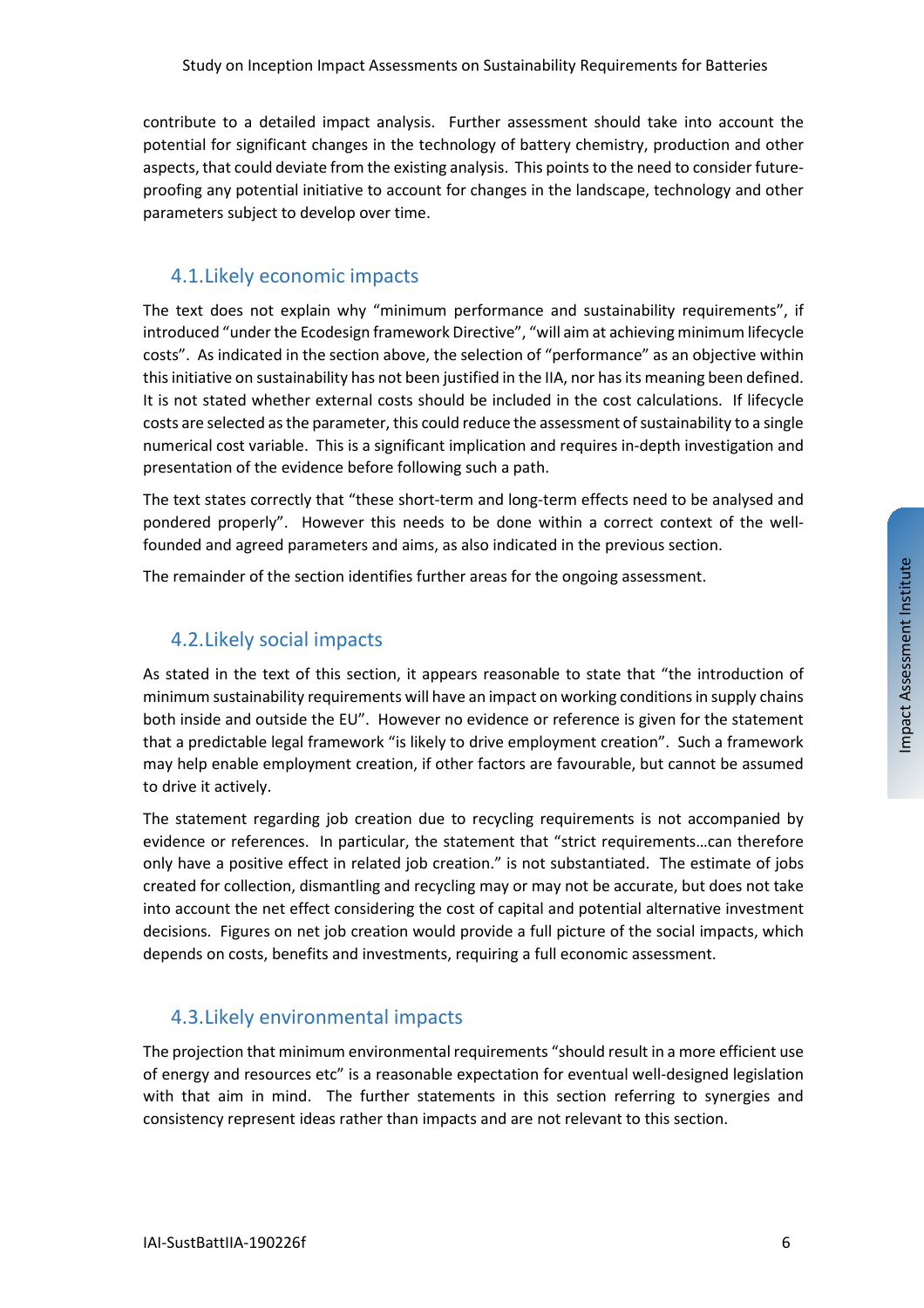## 4.4.Likely impacts on fundamental rights

The assertion that no impacts on fundamental rights are expected does not take into account the effects of sustainability requirements on working conditions, both inside and outside the EU, as referred to in the "social impacts" section. This should be taken into full account with a relevant assessment.

### 4.5. Likely impacts on simplification and/or administrative burden

This section refers only to the upcoming assessment.

## 5. Section D: Evidence Base, Data Collection and Better Regulation **Instruments**

The sections detailing impact assessment and evidence base appear to cover the main aspects necessary for evaluation. However there is no overview of the resources and Commission services to be involved in the assessment. This is a many-faceted area and it is to be expected that many DGs may be involved, information which would be valuable for stakeholders.

The consultation plan appears to be comprehensive. As in all evidence-based initiatives, the form of the consultation and the way the results are used will be critical in determining the value created by the exercise.

Having set out an open and balanced set of policy options in section B, the section on the implementation plan states that the outcome is likely to be an Ecodesign and/or an Energy Labelling Regulation. This prejudges the assessment of the options and is an inappropriate step to be laid out in an IIA. This section should have been written in the conditional sense but unfortunately signals presupposition that is not fully aligned with evidence-based policy making.